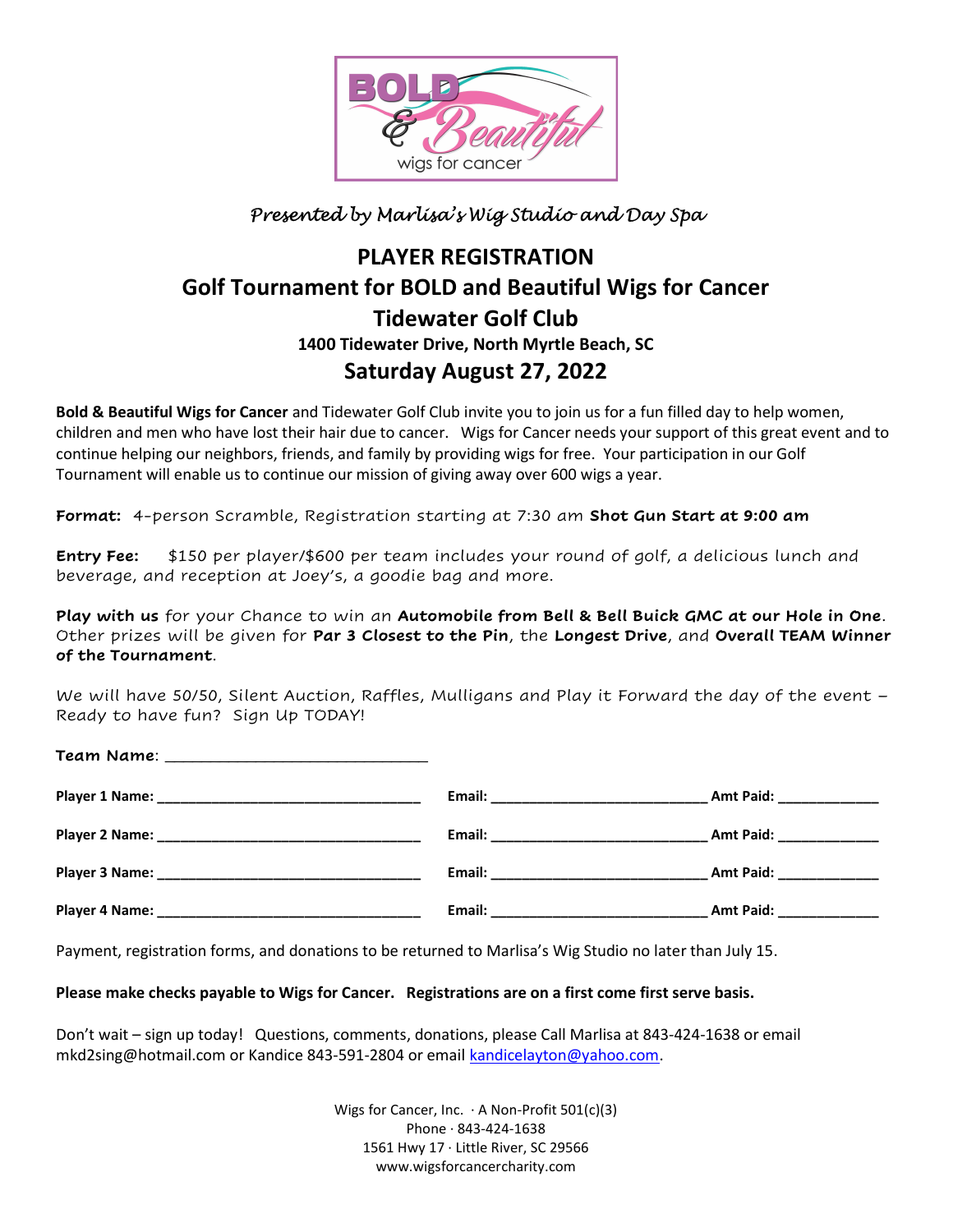

### Presented by Marlisa's Wig Studio and Day Spa Thank you for supporting Wigs for Cancer!

# SPONSORSHIP RESERVATION Golf Tournament for BOLD and Beautiful Wigs for Cancer Tidewater Golf Club 1400 Tidewater Drive, North Myrtle Beach, SC Saturday August 27, 2022

### We would like to sponsor the Golf Tournament for Wigs for Cancer at the level indicated below

#### Event Sponsor - \$5000

You get ONE Foursome in the tournament, banners with your name and/or company logo displayed at bag drop and registration, on printed materials, recognition in the tournament program in every cart, and on the website.

#### Hole in One Sponsor - SOLD – BELL & BELL Buick GMC Auto

Signs at hole, banner with your name and/or company logo displayed at the registration, recognition in the tournament program in every cart, and on the website.

#### Lunch Sponsor - \$2500 (2 available)

Provides Lunch to each player and volunteer. You get one a foursome in the tournament, poster or a banner with your name and/or company logo displayed at the registration, recognition in the tournament program in every cart, and on the website.

#### Breakfast Sponsor - \$1250

Provides breakfast to each player and volunteer. You get a poster or banner with your name and/or company logo displayed at the registration, recognition in the tournament program in every cart, and on the website.

#### Hole Sponsor - \$100 ea.

A sign with your name/and or company with phone number or email address placed at one of the 18 holes

#### EXCLUSIVE Hole Sponsor - \$400 (limited availability):

|        | <b>Longest Drive Sponsor</b><br><b>Longest Putt Sponsor</b> | <b>Closest</b><br><b>Sponsor</b> | to | the       | hole | <b>Driving Range Sponsor</b><br><b>Putting Green Sponsor</b> |
|--------|-------------------------------------------------------------|----------------------------------|----|-----------|------|--------------------------------------------------------------|
| Name:  |                                                             |                                  |    | Business: |      |                                                              |
| Phone: |                                                             | Email:                           |    |           |      |                                                              |

Please specify text for sign:

\*\* Text may be substituted for logo only if high resolution file is provided.

Send files to: dale@upsprinting.com no later than 7/15/2022

Sponsorship total: \$\_\_\_\_\_\_\_\_\_\_\_\_\_\_\_\_\_\_\_\_ Please make checks payable to Wigs for Cancer

#### Thank you for supporting Wigs for Cancer!

Wigs for Cancer, Inc. · A Non-Profit 501(c)(3) Phone · 843-424-1638 1561 Hwy 17 · Little River, SC 29566 www.wigsforcancercharity.com